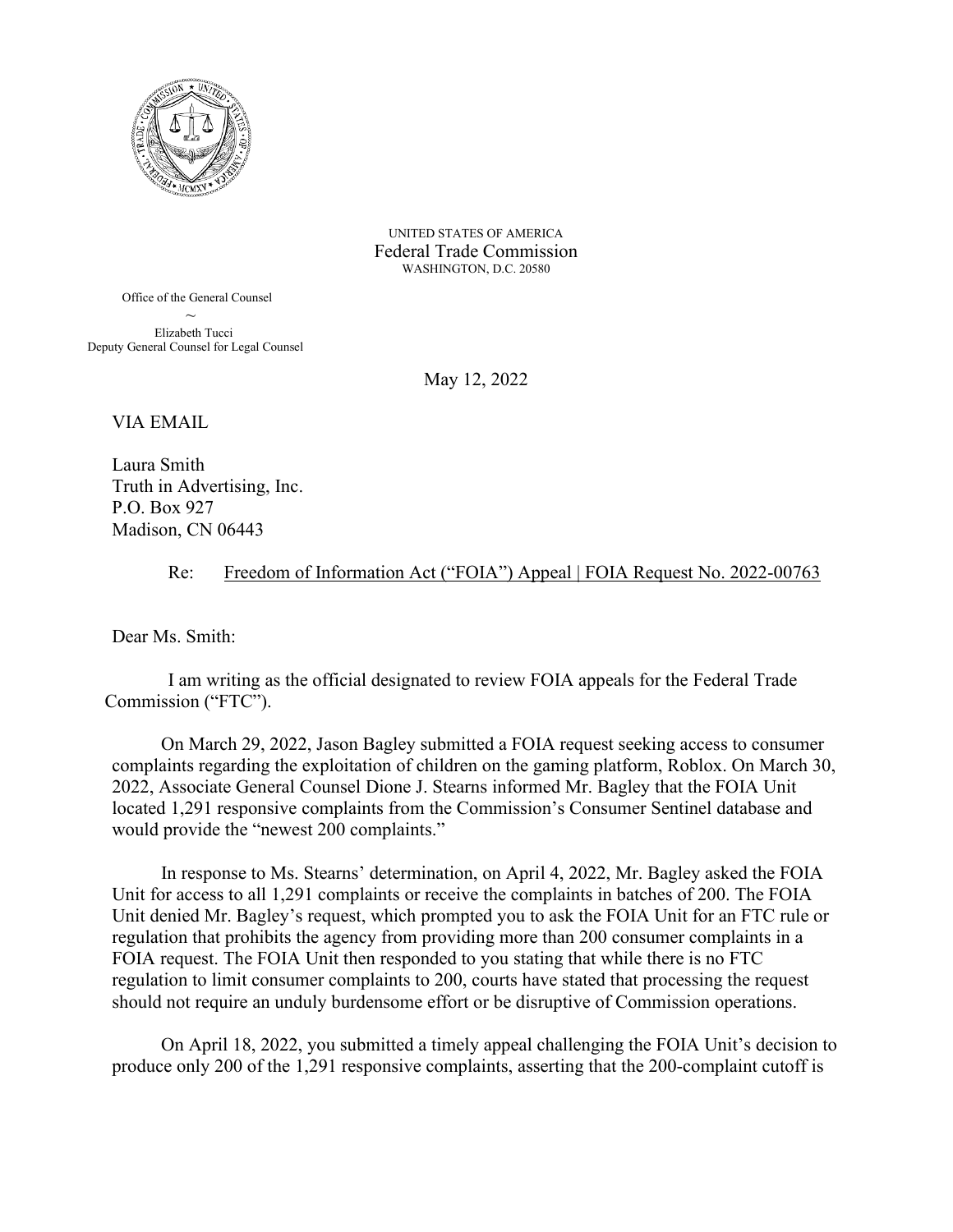arbitrary and capricious and "prevents TINA.org from discerning any statistically significant patterns or practices revealed within consumer complaints to the Commission about Roblox."<sup>[1](#page-1-0)</sup> You also requested that the FTC "release *all* consumer complaints regarding Roblox as public interest in their release outweighs any public interest in withholding them."[2](#page-1-1)

As an initial matter, I would note that tracking complaints about a company's business practices falls outside the core purpose of the FOIA, which "focuses on the citizens' right to be informed about what their *government* is up to . . . . That purpose, however, is not fostered by disclosure of information about private citizens that is accumulated in various governmental files but that reveals little or nothing about an agency's own conduct."[3](#page-1-2) Moreover, the government has an obligation to ensure that documents released through FOIA requests do not create an unwarranted invasion of privacy of the individuals who filed complaints. [4](#page-1-3) The U.S. District Court for the District of Columbia has recognized that when, as is the case here, requesters seek access to "free form" fields of Consumer Sentinel complaints, the Commission's FOIA Unit must conduct a painstaking manual review to identify and redact personally identifying information that often appears in these fields.<sup>[5](#page-1-4)</sup> In that case,  $Ayuda$  v. FTC, the court found that the agency properly withheld the free-form data fields from requested Consumer Sentinel complaints by showing that the manual review required to redact such information from the complaints placed an unreasonable burden on the Commission.[6](#page-1-5)

In that case, however, the requester had sought access to millions of consumer complaints. Here, you are seeking access to 1,291 complaints. Based on my review of the record, I conclude that fulfilling this request would not place an undue burden on the agency. I therefore remand this request and direct the FOIA Unit to provide redacted versions of the remaining responsive complaints, subject to satisfaction of reasonable search fees if applicable to your organization.

If you are dissatisfied with my action on your appeal, FOIA permits you to file a lawsuit in accord with 5 U.S.C. § 552(a)(4)(B), in a United States District Court in the district where you reside or have your principal place of business, or in the District of Columbia.

Finally, I note that the 2007 FOIA amendments created the Office of Governmental Information Services ("OGIS") to offer mediation services to resolve disputes between FOIA requesters and Federal agencies as a non-exclusive alternative to litigation. *See*  [https://ogis.archives.gov.](https://ogis.archives.gov/) Using OGIS services does not affect your right to pursue litigation. OGIS's contact information is as follows:

Office of Government Information Services National Archives and Records Administration

<span id="page-1-0"></span><sup>1</sup> APP 2022-00030 Laura Smith Appeal Letter re: FOIA 2022-00763 dated April 18, 2022 (hereinafter "Smith Appeal).<br> $2 Id.$  (emphasis added).

<span id="page-1-1"></span>

<span id="page-1-2"></span><sup>&</sup>lt;sup>3</sup> *U.S. Dep't of Just. v. Reps. Comm. For Freedom of Press*, 489 U.S. 749, 773 (1989) (emphasis added).

<span id="page-1-3"></span><sup>4</sup> *Ayuda, Inc. v. FTC*, 70 F. Supp. 3d 247, 266-67 (D.D.C. 2014).

<span id="page-1-4"></span><sup>5</sup> *Id.* at 265-77.

<span id="page-1-5"></span><sup>6</sup> *Id.* at 277.